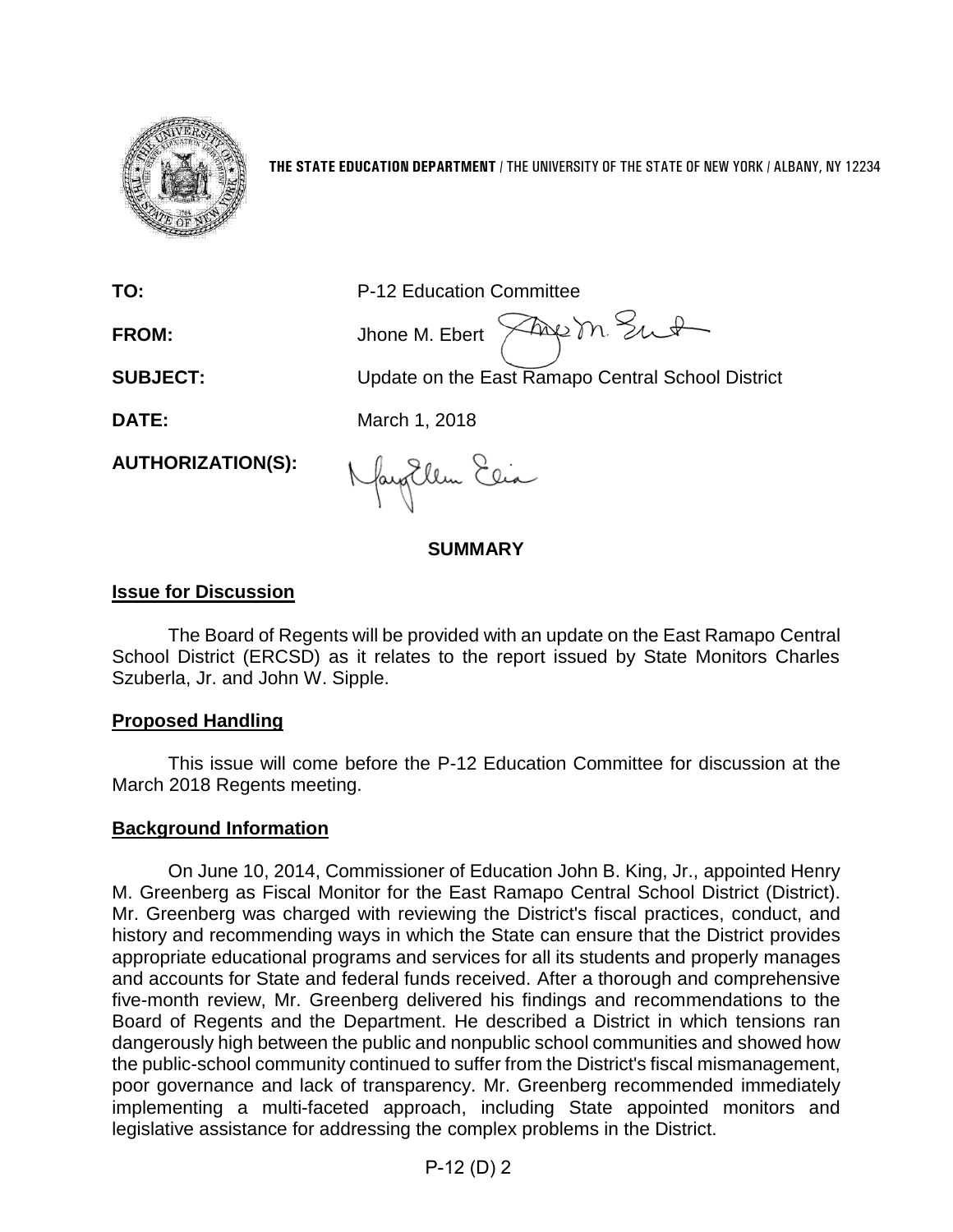From the findings reported by Mr. Greenberg in *East Ramapo: A School District In Crisis* in November 2014 and the extensive media coverage of the crisis in East Ramapo, to the findings detailed in the oversight reports issued by the New York State Education Department, there was clear evidence that the District had not supported the educational needs of its public school students. Addressing the situation in the District became one of Commissioner Elia's top priorities, reaffirming the Board of Regents' commitment to safeguarding the educational rights of the District's students.

On August 13, 2015, Commissioner MaryEllen Elia appointed a team of monitors to serve the District in an advisory capacity in order to ensure that the District was better able to provide an appropriate educational program and properly manage and account for State and federal funds received. The appointment came after the Commissioner recognized the critical situation facing the students in the District.

On August 12, 2016, Commissioner Elia appointed Charles Szuberla as monitor for the East Ramapo Central School District. Mr. Szuberla, a former Deputy Commissioner who served the Department for 29 years before his retirement in late 2015, was charged with leading the Department's continuing efforts to provide enhanced communication with the East Ramapo community through greater outreach to students, parents, and stakeholders. Dr. John W. Sipple, who was appointed as a monitor by Commissioner Elia in 2015, continues in his role as monitor, specializing in budgeting and fiscal matters.

Mr. Szuberla reports directly to Commissioner Elia and is a regular presence in the East Ramapo School District, in addition to fulfilling the duties and responsibilities specifically set forth in the legislation enacted in June 2016 (Chapter 89 of the Laws of 2016). Mr. Szuberla has the authority to monitor district operations, including fiscal and operational management and educational programming. He also provides guidance, makes recommendations, and proposes actions for improvement to the school district, as well as to the State Education Department, to ensure that students have access to appropriate programs and services and that the District is on a path to fiscal and programmatic stability.

Chapter 89 of the Laws of 2016 required the District to create three major plans in collaboration with community stakeholders and the state monitors. The plans are:

- 1. Long-term (2016-20) strategic academic plan;
- 2. Long-term fiscal improvement plan; and
- 3. Expenditure plan outlining the use of the \$3 million in legislative grants.

In August and September 2016, monitors Chuck Szuberla and John Sipple worked closely with Superintendent Deborah Wortham, Board of Education President Yehuda Weissmandl, district officials and the community to develop a fiscally responsible plan that meets the needs of the school community. In September 2016, Commissioner Elia announced her approval of the East Ramapo Central School District's Long-Term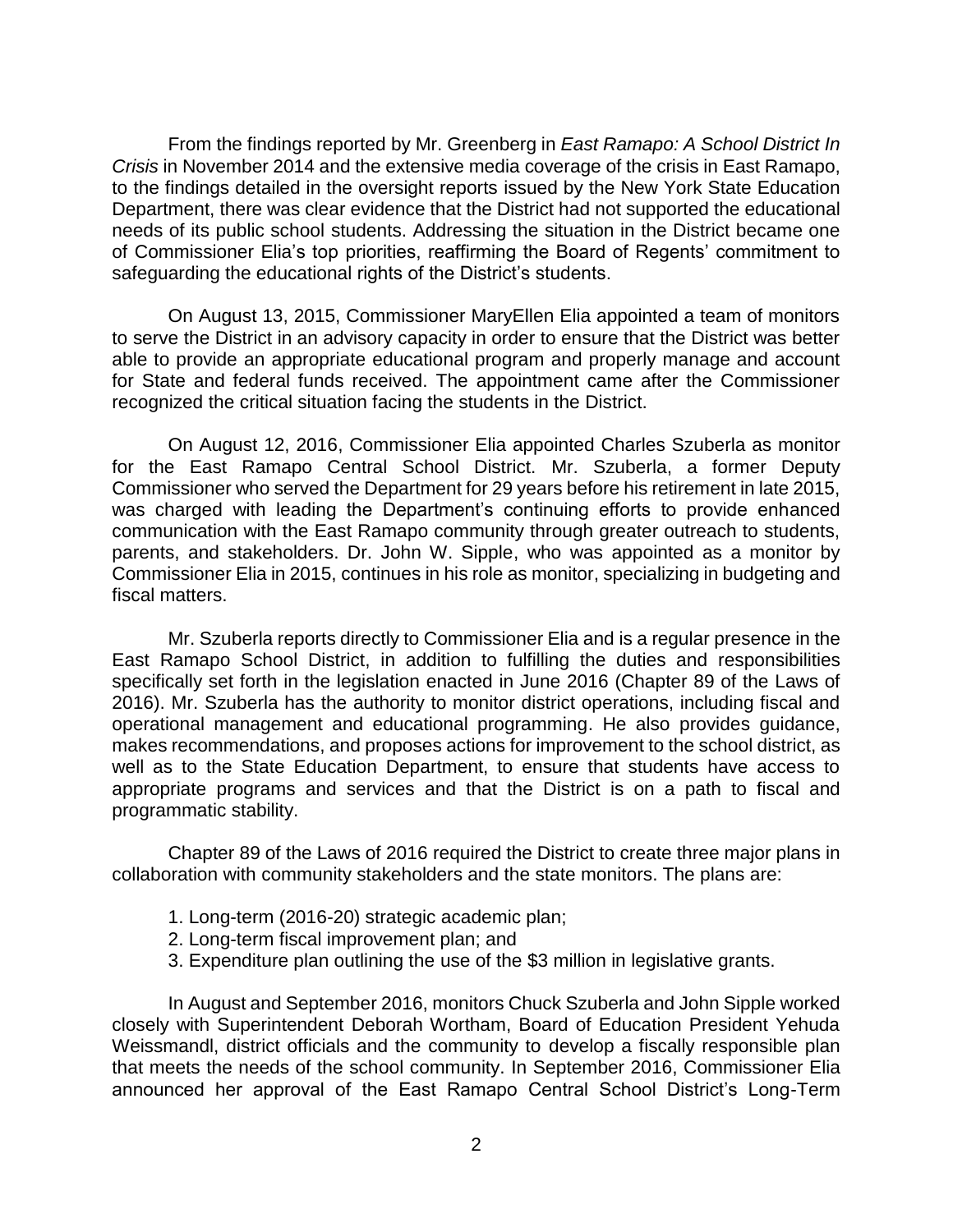Strategic Academic and Expenditure Plans. The initiatives addressed in the Long-Term Strategic Academic and Expenditure Plans include:

- Implemented full-day Kindergarten for all students;
- Hired both monolingual and bilingual Kindergarten teachers;
- Restored art, music, dance, and theater programming in grades K-6;
- Set clear performance objectives for students; and
- Increased professional development.

On January 24, 2017, the monitors issued *A New Beginning: A Report on the East Ramapo Central School District*. The report details progress and accomplishments in the District, which include, but are not limited to:

- Full-Day Kindergarten;
- Restored the arts, music, dance and theater programming in grades K-6;
- Aligned formative assessments with the New York tests administered once every six weeks;
- Developed formative assessment parent reports;
- Increased professional development opportunities for teachers and principals;
- Created collaborative planning time for elementary teachers;
- Returned to high expectations for all students and educators;
- Continued support for enhanced course offerings;
- Reinforced the fiscal improvement plan;
- Balanced the budget;
- Passed the school budget; and
- Passed a \$59 million school facilities bond act.

While the report noted accomplishments, it also noted that the district continues to face significant challenges, including:

- Restoration of the significant program cuts in secondary electives, reducing class sizes and severe tax cap limitations;
- Increasing numbers of students requiring additional support (English Language Learners, special education and economically disadvantaged);
- Excessive special education classification rates; and
- Rapidly changing demographics and concerns regarding the future sale of public school facilities.

In October 2017, the monitors issued year-end fiscal report on the 2016-17 school year entitled *A Balanced Budget: A Report on the East Ramapo Central School District*. The report details progress and accomplishments in the District, which include, but are not limited to:

• Ended the 2016-17 school year with an unassigned fund balance of \$8.49 million versus \$4.15 million a year earlier;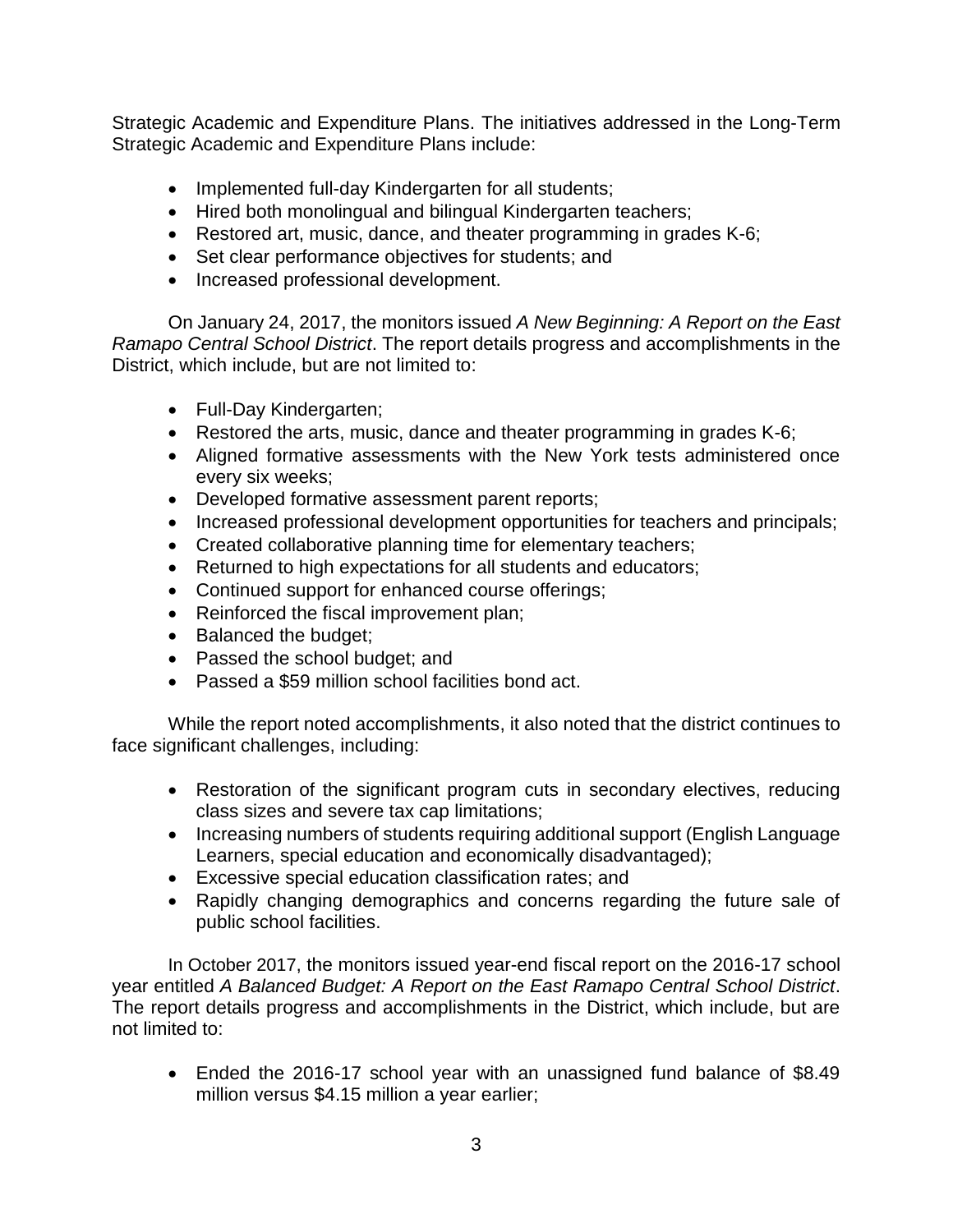- New York State Comptroller fiscal stress upgrade from *Significant Fiscal Stress* to *Moderate Fiscal Stress* in January 2017;
- Moody's Investor Service upgraded the outlook for the District from negative to stable for general obligation bonds in July 2017<sup>1</sup>
- Commenced Phase I of a \$59 million school facilities bond act;
- Added four full-day kindergarten classes;
- Purchased Instrumental Music or Band or Chorus for Grade 6 Students;
- Created Visual Arts for Grade 5 Students;
- Increased After-School Music/Arts Enrichment Offerings;
- Enhanced professional development for staff;
- Developed Ninth Grade Academy;
- Created mentors for Senior High School Students; and
- Developed a "STEAM" Science, Technology, Engineering, the Arts, and Math program at Kakiat School starting with the seventh grade.

While the report noted accomplishments, it also noted that the district continues to face significant fiscal challenges, including:

- Limited reserves:
- Reliance on state funding;
- Reliance on cash flow borrowing;
- Limited revenue raising ability; and
- Very large nonpublic school population.

The District implemented several of the report's recommendations:

- Created a Budget Advisory Committee.
- Hired BOCES to develop a regular form of communication to share the many improvements the school district is making to improve academic opportunities for its students.
- Reviewed the nonpublic student textbook loan program and worked with nonpublic school administrators to develop a list of pre-approved textbooks.
- Convened an internal work group, led by the Superintendent, to look at issues regarding nonpublic school transportation including options for better alignment of the public and nonpublic school calendars.
- Worked with the monitors to convene community meetings to gather input from the community to help inform them as to whether any changes to polling site locations were needed.

Chapter 59 of the Laws of 2017<sup>2</sup> enacted in April 2017 required the district to update the strategic academic plan and fiscal improvement plan in addition to providing an expenditure plan for the use of the \$3 million in legislative grants for the 2017-18

 $\overline{a}$ <sup>1</sup> Moody's Investor Services, Inc., July 2017

<sup>2</sup> Chapter 89 of the Laws of 2016 was amended by section 48 of Part YYY of Chapter 59 of the Laws of 2017.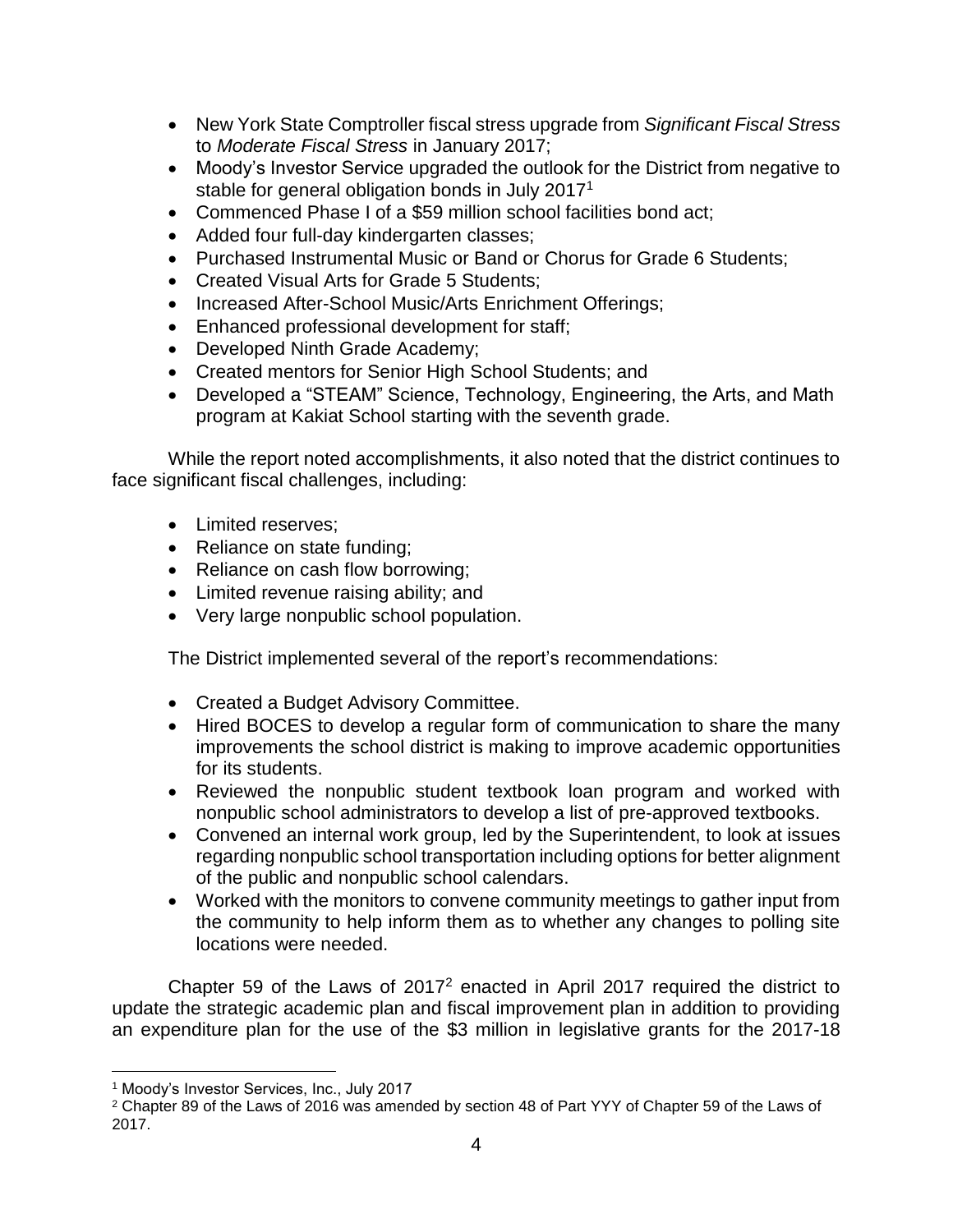school-year. Commissioner Elia announced her approval of the East Ramapo Central School District's updated Long-Term Strategic Academic and Expenditure Plans in October 2017.

The 2017-18 school budget projects revenues of \$231 million and expenses of \$231 million. General fund expenditures will increase by 2.99%. The budget continues the trend of adding and strengthening the academic program but does not include an allocation for transportation to nonpublic schools on days that public schools are closed.

Noteworthy budget additions for 2017-18 included:

- Programs for Strengthening Elementary Education Instruction:
	- o Maintains full-day kindergarten;
	- o Expands "The Arts" instruction (3 teachers);
	- o Expands English as a New Language (ENL) and bilingual instruction (5 teachers); and
	- o Provides new academic standards facilitators.
- Programs for Strengthening Middle Education Instruction:
	- o Expands "Arts" instruction;
	- o Provides additional ENL instruction (3 teachers);
	- o Provides New Academic Standards Facilitators; and
	- o Adds Grade 8 to the Kakiat STEAM program.
- Programs for Strengthening High School Graduation and Readiness for College and Careers:
	- o Adds support for effective instruction (8 teachers);
	- o Implements collaborative teacher model;
	- o Provides new academic standards facilitators;
	- o Expands ENL and Bilingual instruction (4 teachers); and
	- o Develops new course schedule for all students freeing up more time for elective classes.
- Programs for Strengthening Special Education Instruction:
	- o Creates 24 collaborative classes for Grades 3-12; and
	- o Increases clinical services in the areas of speech and language, occupational, behavior specialists.
- Summer Academies (Summer 2017):
	- o Instrumental music summer camp for 400 students in grades 4-8;
	- o Computer sciences summer academy for 250 students in grades 2-8;
	- o Health sciences summer academy for 250 students in grades 2-8;
	- o Extended school year program for 266 students in grades K-8 Students; and with interrupted instruction program for 60 students in grades 9 and 10.